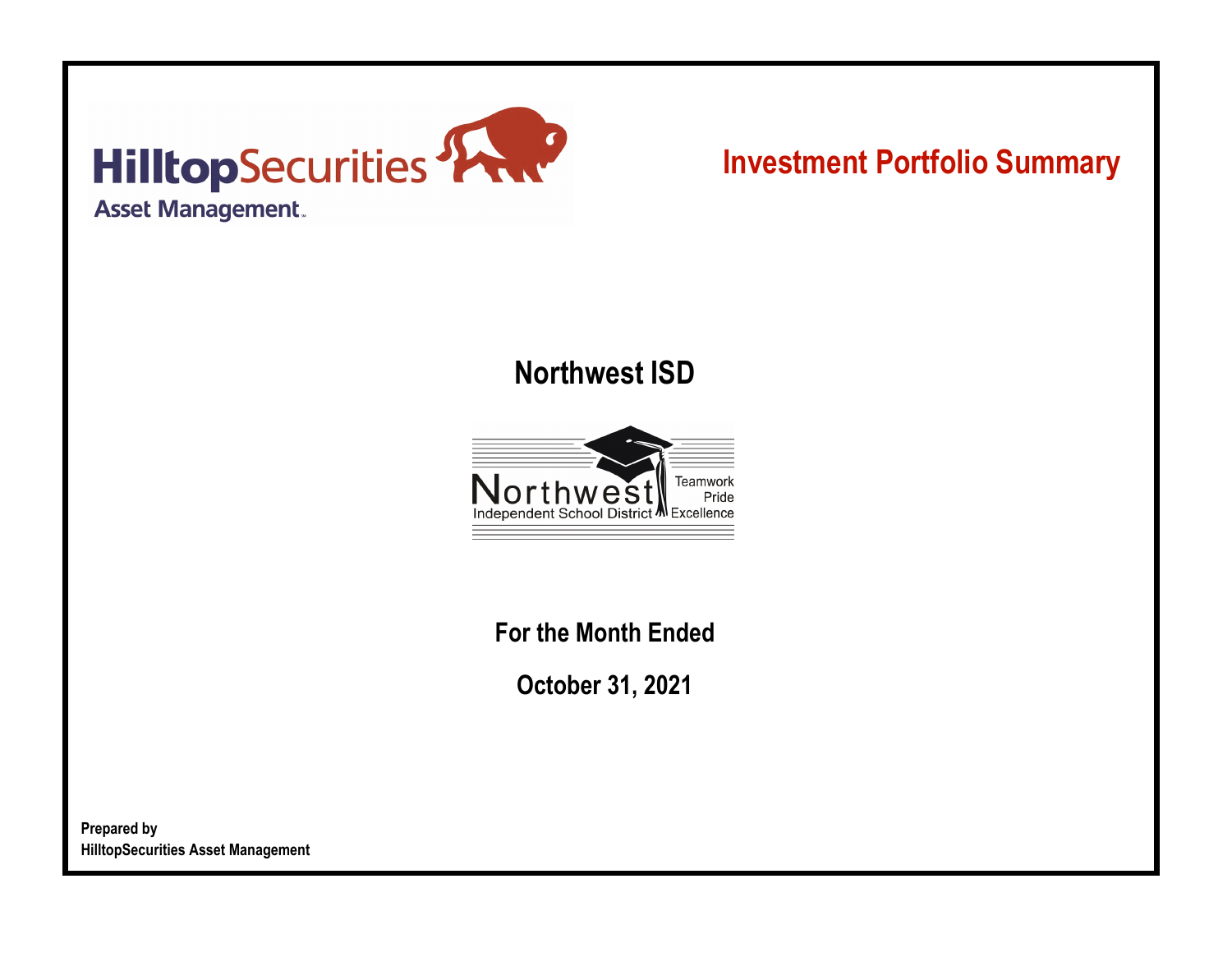![](_page_1_Picture_0.jpeg)

### **Report Name**

| <b>Certification Page</b>         |
|-----------------------------------|
| <b>Executive Summary</b>          |
| Benchmark Comparison              |
| Detail of Security Holdings       |
| Change in Value                   |
| Earned Income                     |
| Investment Transactions           |
| Amortization and Accretion        |
| Projected Fixed Income Cash Flows |

## **Table of Contents / Market Recap**

#### **MARKET RECAP - OCTOBER 2021:**

Daily covid cases in the U.S. declined by another -40% during the month of October, although cases were still up +30% year-over-year. But, while the fourth wave was retreating in the U.S., global cases spiked in the last two weeks of the month, indicating the fight to eradicate the virus isn't yet over. While the covid nightmare lingers, supply chain disruptions continue. Extreme shipping congestion, especially on the West Coast, prompted President Biden to open the Los Angeles and Long Beach ports 24/7. These two ports move approximately 35% of all shipping containers in the U.S. Unfortunately, simply keeping the ports open does little to walk the estimated 200,000 stranded containers off the ships …and even if that enormous task were accomplished, there wouldn't be adequate storage facilities …and even if there were, there wouldn't be nearly enough trucks and trains to move the goods to their ultimate destination. It's already a mess, and demand by U.S. consumers will only grow as the holiday buying season approaches. This unprecedented supply/demand imbalance has kept inflationary pressure near a three-decade high with headline CPI climbing back to a +5.4% annual pace in September and core PCE rising to +4.4%, its highest level since 1991. Both indicators are expected to move even higher in October. A big part of the rise in inflation and the tangled supply chain has to do with workers, specifically an odd lack of workers to fill open positions. Nonfarm payrolls rose by just +194k during the month, a fraction of the 10.4 million job openings posted in August, leaving total payrolls 5.4 million short of the pre-pandemic level of 18 months ago.

Economic growth gradually slowed throughout the third quarter as covid-wary consumers steered clear of services and were unable to secure needed goods. Consumer spending, which typically contributes around two-thirds of GDP, plunged, driving economic growth from a +6.7% pace in the second quarter to a +2.0% pace in the third. Auto production, hamstrung by the severe shortage of microprocessors, was one of several drags on growth. Residential construction was another, which seems counter-intuitive in the midst of an historic housing boom. Homebuilders were unable to meet demand during the quarter due to extreme shortages of skilled workers and ongoing difficulty finding construction materials.

Market yields climbed sharply in October as investors decided the Fed's transitory inflation promise had grown stale. Inflation expectations rose, driving the yield on two-year Treasury notes up from 0.28% to 0.50% and three-year notes from 0.50% to 0.75%. Fed officials expect to begin tapering back on QE purchases as soon as November but haven't yet validated market expectations for a rate hike as early as August 2022. Policy-makers will keep an eye on inflation and hope that growth is able to resume, while the media reacquaints itself with the term "stagflation" and Congress debates the debt ceiling once again, along with not one, but two, trillion dollar spending packages. Uncertainty, which has been a constant market companion for the last 20 months, will be ever-present in final two months of the year.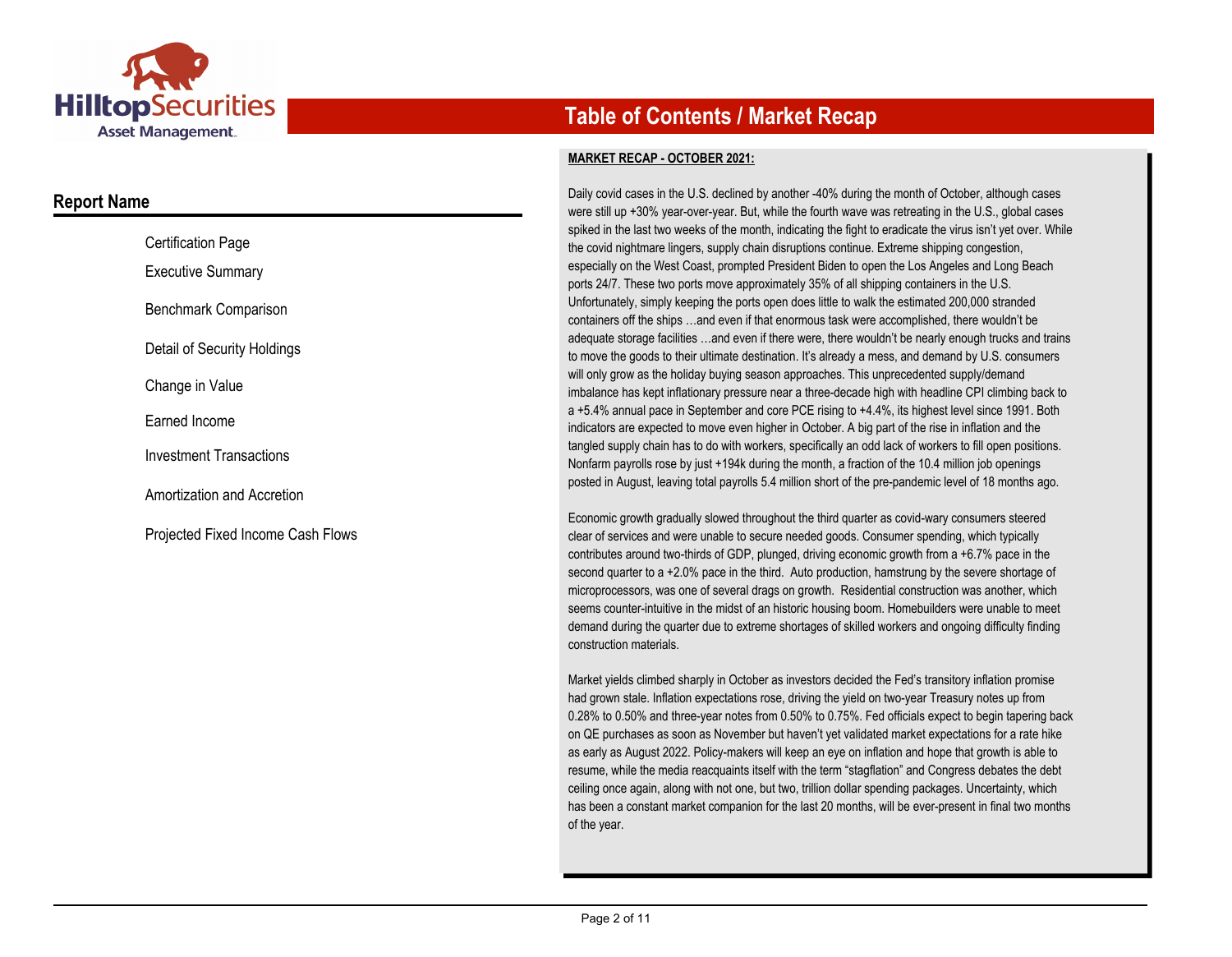![](_page_2_Picture_0.jpeg)

## **October 31, 2021 For the Month Ended**

This report is prepared for the **Northwest ISD** (the "Entity") in accordance with Chapter 2256 of the Texas Public Funds Investment Act ("PFIA"). Section 2256.023(a) of the PFIA states that: "Not less than quarterly, the investment officer shall prepare and submit to the governing body of the entity a written report of the investment transactions for all funds covered by this chapter for the preceding reporting period." This report is signed by the Entity's investment officers and includes the disclosures required in the PFIA. To the extent possible, market prices have been obtained from independent pricing sources.

The investment portfolio complied with the PFIA and the Entity's approved Investment Policy and Strategy throughout the period. All investment transactions made in the portfolio during this period were made on behalf of the Entity and were made in full compliance with the PFIA and the approved Investment Policy.

**Officer Names and Titles:**

Name: Brian Carter Title: Chief Financial Officer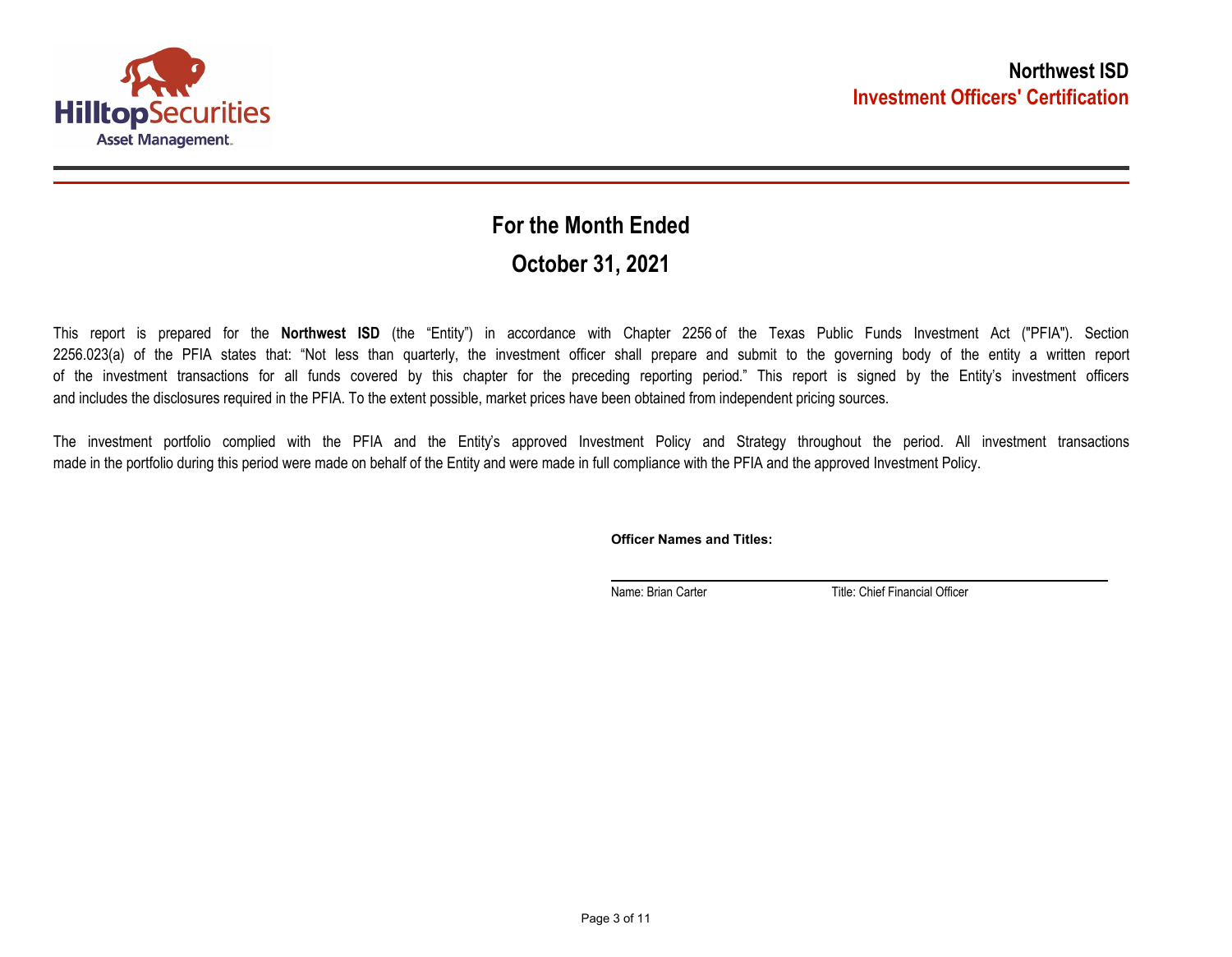![](_page_3_Picture_0.jpeg)

![](_page_3_Figure_2.jpeg)

![](_page_3_Figure_3.jpeg)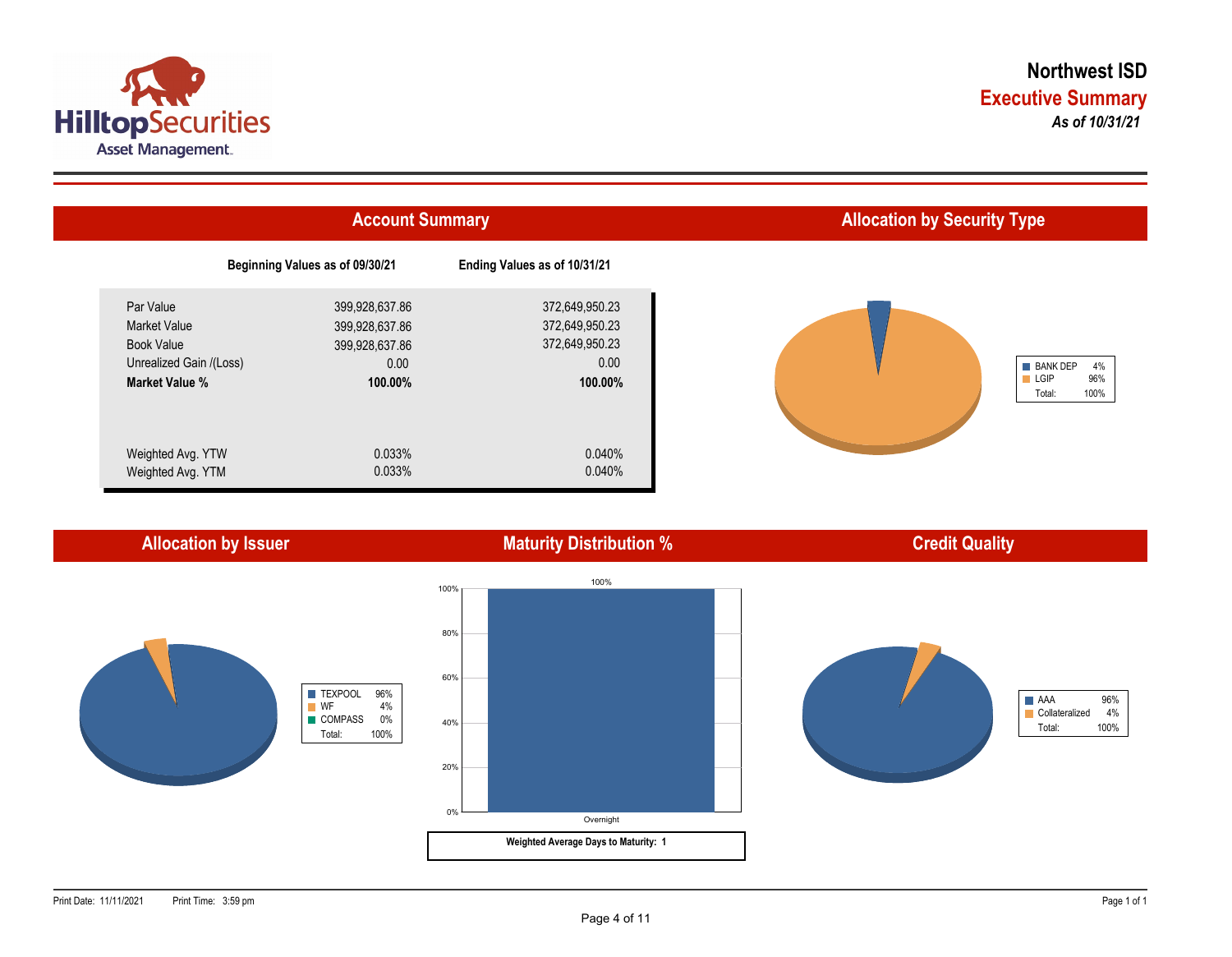![](_page_4_Picture_0.jpeg)

![](_page_4_Figure_2.jpeg)

Note 1: CMT stands for Constant Maturity Treasury. This data is published in Federal Reserve Statistical Release H.15 and represents an average of all actively traded Treasury securities having that time remaining until ma standard industry benchmark for Treasury securities. The CMT benchmarks are moving averages. The 3-month CMT is the daily average for the previous 3 months, the 6-month CMT is the daily average for the previous 6 months, a 1-year and 2-year CMT's are the daily averages for the previous 12-months.

**Note 2:** Benchmark data for TexPool is the monthly average yield.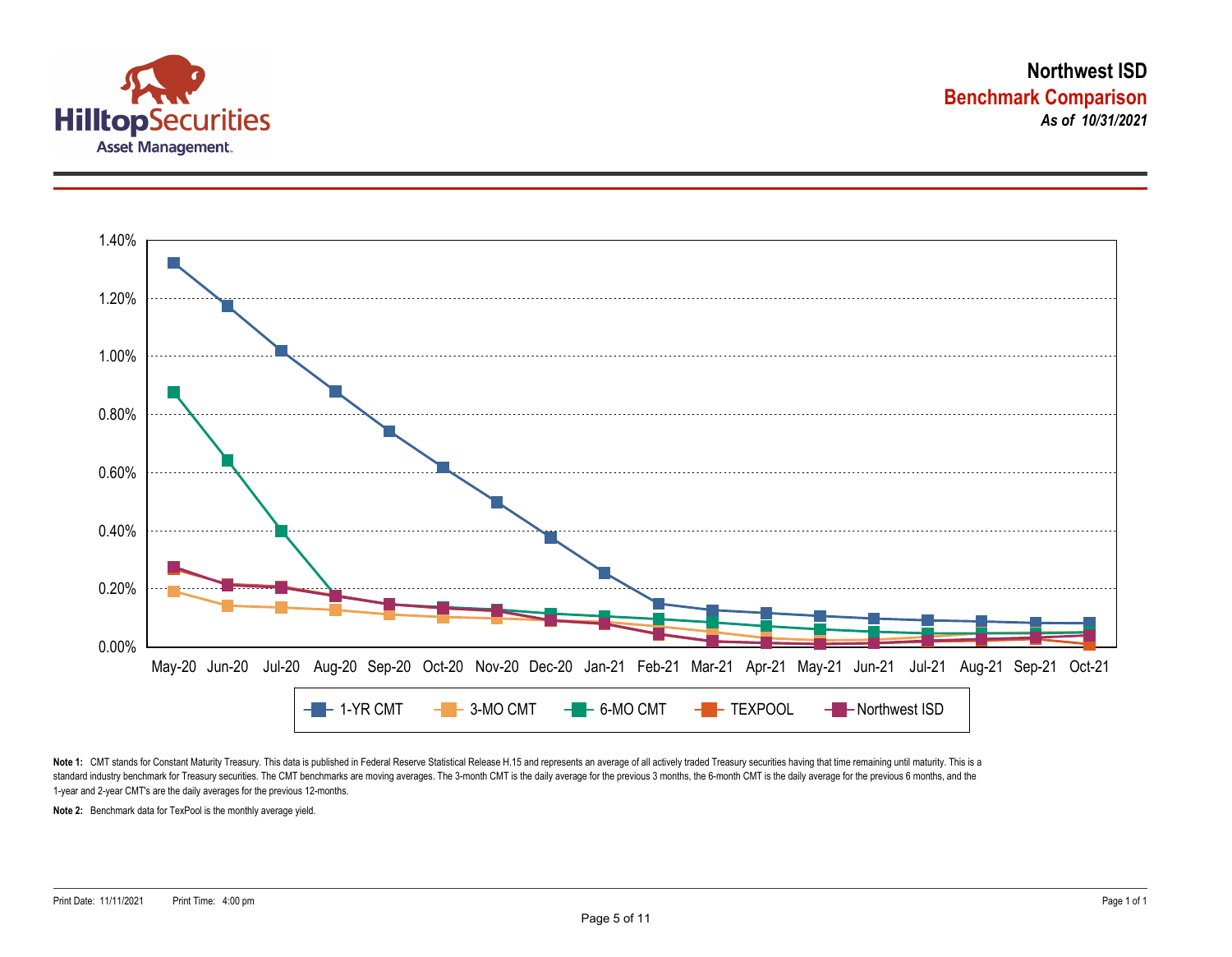![](_page_5_Picture_0.jpeg)

| <b>CUSIP</b>                            | Settle<br>Date | Sec. Type               | Sec. Description                 | <b>CPN</b> | <b>Mty Date</b> | <b>Next Call</b> | <b>Call Type</b> | Par Value                      | Purch<br>Price     | <b>Orig Cost</b>               | <b>Book Value</b>              | <b>Mkt</b><br>Price | Market Value to Mty            | Days                             | Days<br>to Call | <b>YTM</b>     | <b>YTW</b>     |
|-----------------------------------------|----------------|-------------------------|----------------------------------|------------|-----------------|------------------|------------------|--------------------------------|--------------------|--------------------------------|--------------------------------|---------------------|--------------------------------|----------------------------------|-----------------|----------------|----------------|
| <b>Activity Account</b>                 |                |                         |                                  |            |                 |                  |                  |                                |                    |                                |                                |                     |                                |                                  |                 |                |                |
| <b>TEXPOOL</b>                          |                | LGIP                    | TexPool                          |            |                 |                  |                  | 172,222.87                     | 100.000            | 172,222.87                     | 172,222.87                     | 100.000             | 172,222.87                     | $\overline{1}$                   |                 | 0.035          | 0.035          |
| <b>Total for Activity Account</b>       |                |                         |                                  |            |                 |                  |                  | 172,222.87                     | 100.000            | 172,222.87                     | 172,222.87                     | 100.000             | 172,222.87                     | $\overline{1}$                   |                 | 0.035          | 0.035          |
| <b>Capital Project</b>                  |                |                         |                                  |            |                 |                  |                  |                                |                    |                                |                                |                     |                                |                                  |                 |                |                |
| <b>TEXPOOL</b><br>WF-NWISD              |                | LGIP<br><b>BANK DEP</b> | <b>TexPool</b><br>Wells Fargo Bk |            |                 |                  |                  | 270,341,408.49<br>1,730,282.45 | 100.000<br>100.000 | 270,341,408.49<br>1,730,282.45 | 270,341,408.49<br>1,730,282.45 | 100.000<br>100.000  | 270,341,408.49<br>1,730,282.45 | $\overline{1}$<br>$\overline{1}$ |                 | 0.035<br>0.160 | 0.035<br>0.160 |
| <b>Total for Capital Project</b>        |                |                         |                                  |            |                 |                  |                  | 272,071,690.94                 | 100.000            | 272,071,690.94                 | 272,071,690.94                 | 100.000             | 272,071,690.94                 | $\overline{1}$                   |                 | 0.036          | 0.036          |
| <b>Capital Project AFB</b>              |                |                         |                                  |            |                 |                  |                  |                                |                    |                                |                                |                     |                                |                                  |                 |                |                |
| <b>TEXPOOL</b>                          |                | LGIP                    | TexPool                          |            |                 |                  |                  | 413,742.89                     | 100.000            | 413,742.89                     | 413,742.89                     | 100.000             | 413,742.89                     | $\overline{1}$                   |                 | 0.035          | 0.035          |
| <b>Total for Capital Project AFB</b>    |                |                         |                                  |            |                 |                  |                  | 413,742.89                     | 100.000            | 413,742.89                     | 413,742.89                     | 100.000             | 413,742.89                     | $\overline{1}$                   |                 | 0.035          | 0.035          |
| <b>General Operating Fund</b>           |                |                         |                                  |            |                 |                  |                  |                                |                    |                                |                                |                     |                                |                                  |                 |                |                |
| <b>TEXPOOL</b><br>WF-NWISD              |                | LGIP<br><b>BANK DEP</b> | TexPool<br>Wells Fargo Bk        |            |                 |                  |                  | 38,175,033.93<br>8,389,085.59  | 100.000<br>100.000 | 38,175,033.93<br>8,389,085.59  | 38,175,033.93<br>8,389,085.59  | 100.000<br>100.000  | 38,175,033.93<br>8,389,085.59  | $\overline{1}$<br>$\overline{1}$ |                 | 0.035<br>0.160 | 0.035<br>0.160 |
| <b>Total for General Operating Fund</b> |                |                         |                                  |            |                 |                  |                  | 46,564,119.52                  | 100.000            | 46,564,119.52                  | 46,564,119.52                  | 100.000             | 46,564,119.52                  | $\overline{1}$                   |                 | 0.058          | 0.058          |
| <b>Interest &amp; Sinking</b>           |                |                         |                                  |            |                 |                  |                  |                                |                    |                                |                                |                     |                                |                                  |                 |                |                |
| <b>TEXPOOL</b>                          |                | LGIP                    | TexPool                          |            |                 |                  |                  | 49,815,647.04                  | 100.000            | 49,815,647.04                  | 49,815,647.04                  | 100.000             | 49,815,647.04                  | $\overline{1}$                   |                 | 0.035          | 0.035          |
| <b>Total for Interest &amp; Sinking</b> |                |                         |                                  |            | 49,815,647.04   | 100.000          | 49,815,647.04    | 49,815,647.04                  | 100.000            | 49,815,647.04                  | $\overline{1}$                 |                     | 0.035                          | 0.035                            |                 |                |                |
| <b>Payroll Clearing Fund</b>            |                |                         |                                  |            |                 |                  |                  |                                |                    |                                |                                |                     |                                |                                  |                 |                |                |
| WF-NWISD                                |                | <b>BANK DEP</b>         | Wells Fargo Bk                   |            |                 |                  |                  | 3,612,526.97                   | 100.000            | 3,612,526.97                   | 3,612,526.97                   | 100.000             | 3,612,526.97                   | $\overline{1}$                   |                 | 0.160          | 0.160          |
| <b>Total for Payroll Clearing Fund</b>  |                |                         |                                  |            |                 |                  |                  | 3,612,526.97                   | 100.000            | 3,612,526.97                   | 3,612,526.97                   | 100.000             | 3,612,526.97                   | $\overline{1}$                   |                 | 0.160          | 0.160          |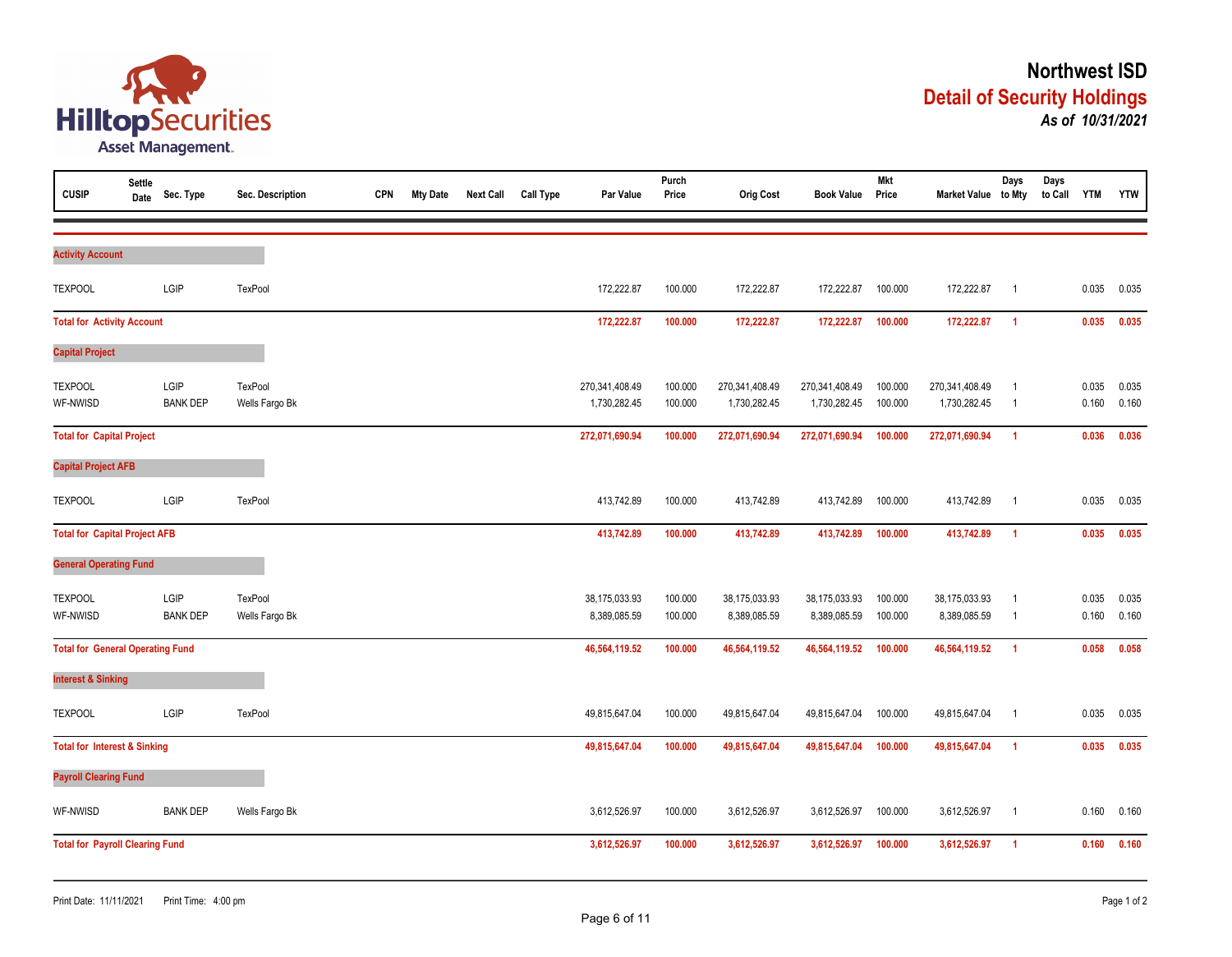![](_page_6_Picture_0.jpeg)

| <b>CUSIP</b>                   | Settle<br>Date Sec. Type | Sec. Description | <b>CPN</b> | Mty Date | <b>Next Call</b> | Call Type | <b>Par Value</b> | Purch<br>Price | <b>Orig Cost</b> | <b>Book Value Price</b> | Mkt | Market Value to Mty to Call YTM | Days | Days |       | <b>YTW</b> |
|--------------------------------|--------------------------|------------------|------------|----------|------------------|-----------|------------------|----------------|------------------|-------------------------|-----|---------------------------------|------|------|-------|------------|
|                                |                          |                  |            |          |                  |           |                  |                |                  |                         |     |                                 |      |      |       |            |
| <b>Total for Northwest ISD</b> |                          |                  |            |          |                  |           | 372,649,950.23   | 100.000        | 372,649,950.23   | 372,649,950.23 100.000  |     | 372,649,950.23                  |      |      | 0.040 | 0.040      |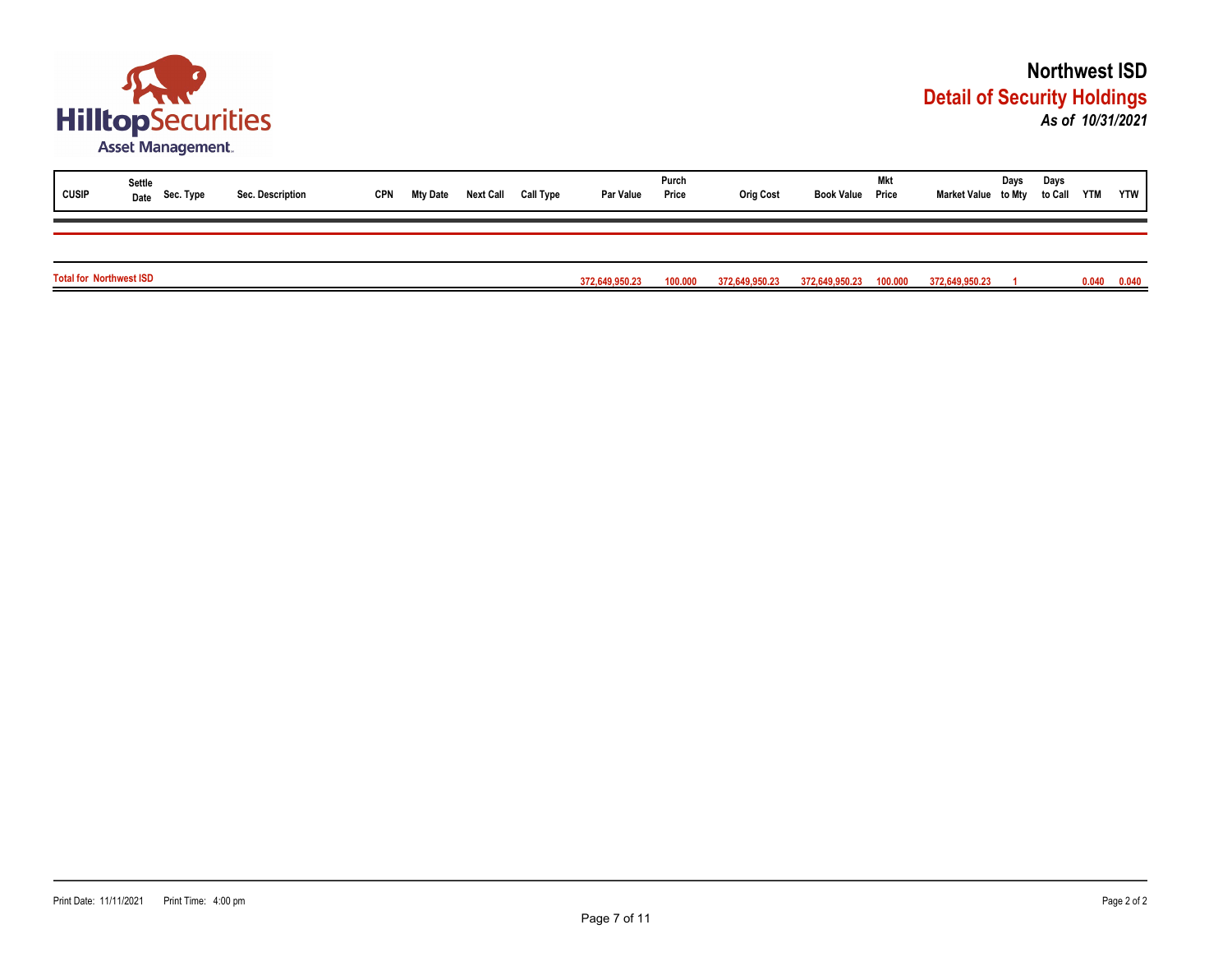![](_page_7_Picture_0.jpeg)

| <b>CUSIP</b>                                                     | <b>Security Type</b>                                          | <b>Security Description</b>                                                    | 09/30/21<br><b>Book Value</b>                  | Cost of<br><b>Purchases</b>  | <b>Maturities /</b><br>Calls / Sales               | Amortization /<br><b>Accretion</b> | Realized<br>Gain/(Loss)      | 10/31/21<br><b>Book Value</b>                  | 09/30/21<br><b>Market Value</b>                | 10/31/21<br><b>Market Value</b>                | Change in<br><b>Mkt Value</b>                      |
|------------------------------------------------------------------|---------------------------------------------------------------|--------------------------------------------------------------------------------|------------------------------------------------|------------------------------|----------------------------------------------------|------------------------------------|------------------------------|------------------------------------------------|------------------------------------------------|------------------------------------------------|----------------------------------------------------|
| <b>Activity Account</b>                                          |                                                               |                                                                                |                                                |                              |                                                    |                                    |                              |                                                |                                                |                                                |                                                    |
| <b>TEXPOOL</b>                                                   | LGIP                                                          | TexPool                                                                        | 172,217.67                                     | 5.20                         | 0.00                                               | 0.00                               | 0.00                         | 172,222.87                                     | 172,217.67                                     | 172,222.87                                     | 5.20                                               |
| <b>Total for Activity Account</b>                                |                                                               |                                                                                | 172,217.67                                     | 5.20                         | 0.00                                               | 0.00                               | 0.00                         | 172,222.87                                     | 172,217.67                                     | 172,222.87                                     | 5.20                                               |
| <b>Capital Project</b>                                           |                                                               |                                                                                |                                                |                              |                                                    |                                    |                              |                                                |                                                |                                                |                                                    |
| <b>BBVA-NWL</b><br><b>BBVA-NWZ</b><br><b>TEXPOOL</b><br>WF-NWISD | <b>BANK DEP</b><br><b>BANK DEP</b><br>LGIP<br><b>BANK DEP</b> | <b>BBVA Compass LIBOR</b><br>BBVA Compass ZBA Int<br>TexPool<br>Wells Fargo Bk | 0.00<br>0.00<br>275,538,862.22<br>3,598,243.13 | 0.00<br>0.00<br>0.00<br>0.00 | 0.00<br>0.00<br>(5, 197, 453.73)<br>(1,867,960.68) | 0.00<br>0.00<br>0.00<br>0.00       | 0.00<br>0.00<br>0.00<br>0.00 | 0.00<br>0.00<br>270,341,408.49<br>1,730,282.45 | 0.00<br>0.00<br>275,538,862.22<br>3,598,243.13 | 0.00<br>0.00<br>270,341,408.49<br>1,730,282.45 | 0.00<br>0.00<br>(5, 197, 453.73)<br>(1,867,960.68) |
| <b>Total for Capital Project</b>                                 |                                                               |                                                                                | 279, 137, 105.35                               | 0.00                         | (7,065,414.41)                                     | 0.00                               | 0.00                         | 272,071,690.94                                 | 279, 137, 105.35                               | 272,071,690.94                                 | (7,065,414.41)                                     |
| <b>Capital Project AFB</b>                                       |                                                               |                                                                                |                                                |                              |                                                    |                                    |                              |                                                |                                                |                                                |                                                    |
| <b>TEXPOOL</b>                                                   | LGIP                                                          | TexPool                                                                        | 413,730.51                                     | 12.38                        | 0.00                                               | 0.00                               | 0.00                         | 413,742.89                                     | 413,730.51                                     | 413,742.89                                     | 12.38                                              |
|                                                                  | <b>Total for Capital Project AFB</b>                          |                                                                                | 413,730.51                                     | 12.38                        | 0.00                                               | 0.00                               | 0.00                         | 413,742.89                                     | 413,730.51                                     | 413,742.89                                     | 12.38                                              |
| <b>General Operating Fund</b>                                    |                                                               |                                                                                |                                                |                              |                                                    |                                    |                              |                                                |                                                |                                                |                                                    |
| <b>BBVA-NW</b><br><b>TEXPOOL</b><br>WF-NWISD                     | <b>BANK DEP</b><br>LGIP<br><b>BANK DEP</b>                    | <b>BBVA Compass MM</b><br>TexPool<br>Wells Fargo Bk                            | 0.00<br>59,505,112.87<br>7,875,541.56          | 0.00<br>0.00<br>513,544.03   | 0.00<br>(21, 330, 078.94)<br>0.00                  | 0.00<br>0.00<br>0.00               | 0.00<br>0.00<br>0.00         | 0.00<br>38,175,033.93<br>8,389,085.59          | 0.00<br>59,505,112.87<br>7,875,541.56          | 0.00<br>38,175,033.93<br>8,389,085.59          | 0.00<br>(21, 330, 078.94)<br>513,544.03            |
| <b>Total for General Operating Fund</b>                          |                                                               | 67,380,654.43                                                                  | 513,544.03                                     | (21, 330, 078.94)            | 0.00                                               | 0.00                               | 46,564,119.52                | 67,380,654.43                                  | 46,564,119.52                                  | (20, 816, 534.91)                              |                                                    |
| <b>Interest &amp; Sinking</b>                                    |                                                               |                                                                                |                                                |                              |                                                    |                                    |                              |                                                |                                                |                                                |                                                    |
| <b>TEXPOOL</b>                                                   | LGIP                                                          | TexPool                                                                        | 49,030,768.20                                  | 784,878.84                   | 0.00                                               | 0.00                               | 0.00                         | 49,815,647.04                                  | 49,030,768.20                                  | 49,815,647.04                                  | 784,878.84                                         |
|                                                                  | <b>Total for Interest &amp; Sinking</b>                       |                                                                                | 49,030,768.20                                  | 784,878.84                   | 0.00                                               | 0.00                               | 0.00                         | 49,815,647.04                                  | 49,030,768.20                                  | 49,815,647.04                                  | 784,878.84                                         |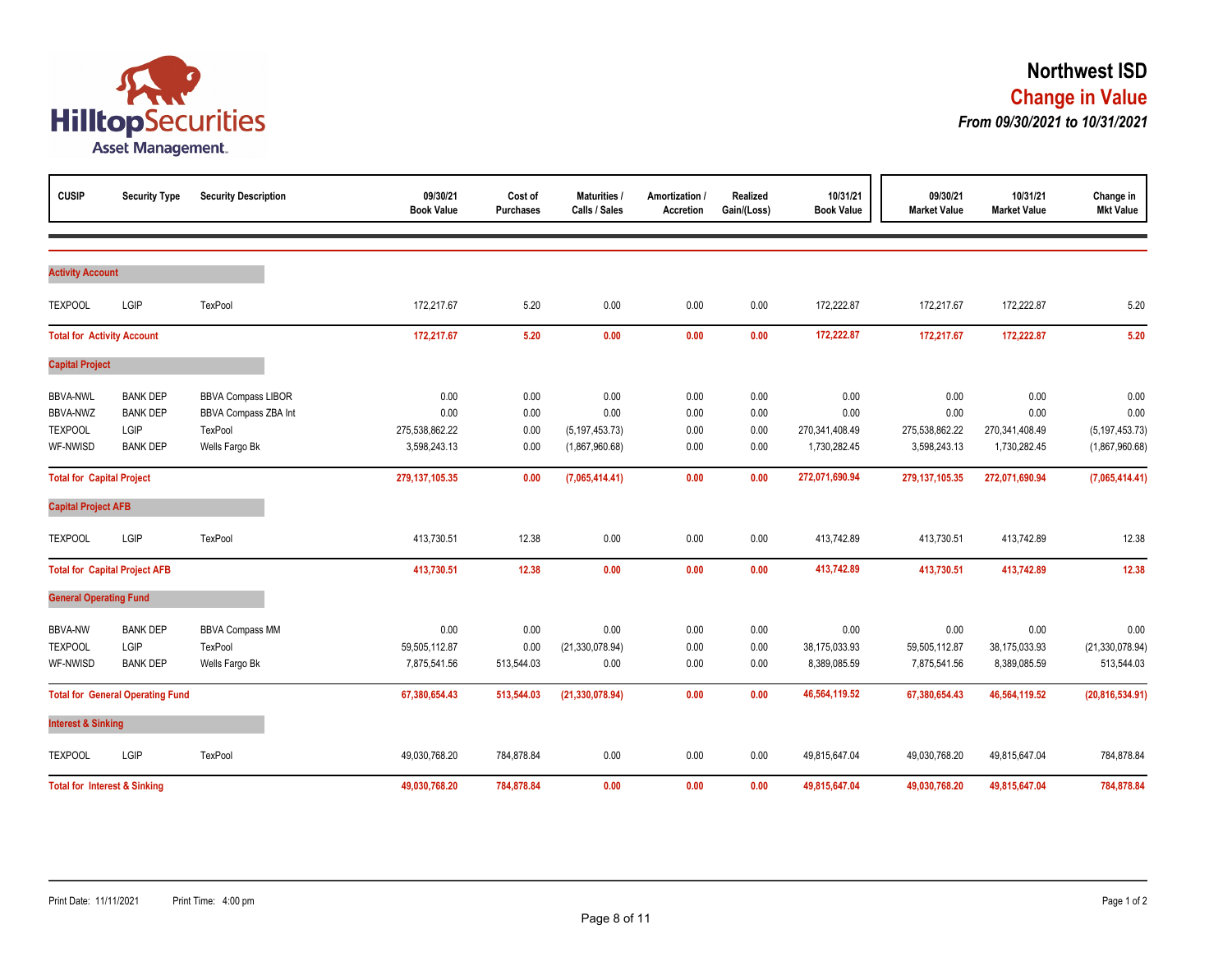![](_page_8_Picture_0.jpeg)

| <b>CUSIP</b>                   | <b>Security Type</b>                   | <b>Security Description</b> | 09/30/21<br><b>Book Value</b> | Cost of<br><b>Purchases</b> | <b>Maturities</b><br>Calls / Sales | Amortization /<br>Accretion | Realized<br>Gain/(Loss) | 10/31/21<br><b>Book Value</b> | 09/30/21<br><b>Market Value</b> | 10/31/21<br><b>Market Value</b> | Change in<br><b>Mkt Value</b> |
|--------------------------------|----------------------------------------|-----------------------------|-------------------------------|-----------------------------|------------------------------------|-----------------------------|-------------------------|-------------------------------|---------------------------------|---------------------------------|-------------------------------|
| <b>Payroll Clearing Fund</b>   |                                        |                             |                               |                             |                                    |                             |                         |                               |                                 |                                 |                               |
| WF-NWISD                       | <b>BANK DEP</b>                        | Wells Fargo Bk              | 3,794,161.70                  | 0.02                        | (181, 634.73)                      | 0.00                        | 0.00                    | 3,612,526.97                  | 3,794,161.70                    | 3,612,526.97                    | (181, 634.73)                 |
|                                | <b>Total for Payroll Clearing Fund</b> |                             | 3,794,161.70                  | 0.02                        | (181, 634.73)                      | 0.00                        | 0.00                    | 3,612,526.97                  | 3,794,161.70                    | 3,612,526.97                    | (181, 634.73)                 |
| <b>Total for Northwest ISD</b> |                                        |                             | 399,928,637.86                | 1,298,440.47                | (28, 577, 128.08)                  | 0.00                        | 0.00                    | 372,649,950.23                | 399,928,637.86                  | 372,649,950.23                  | (27, 278, 687.63)             |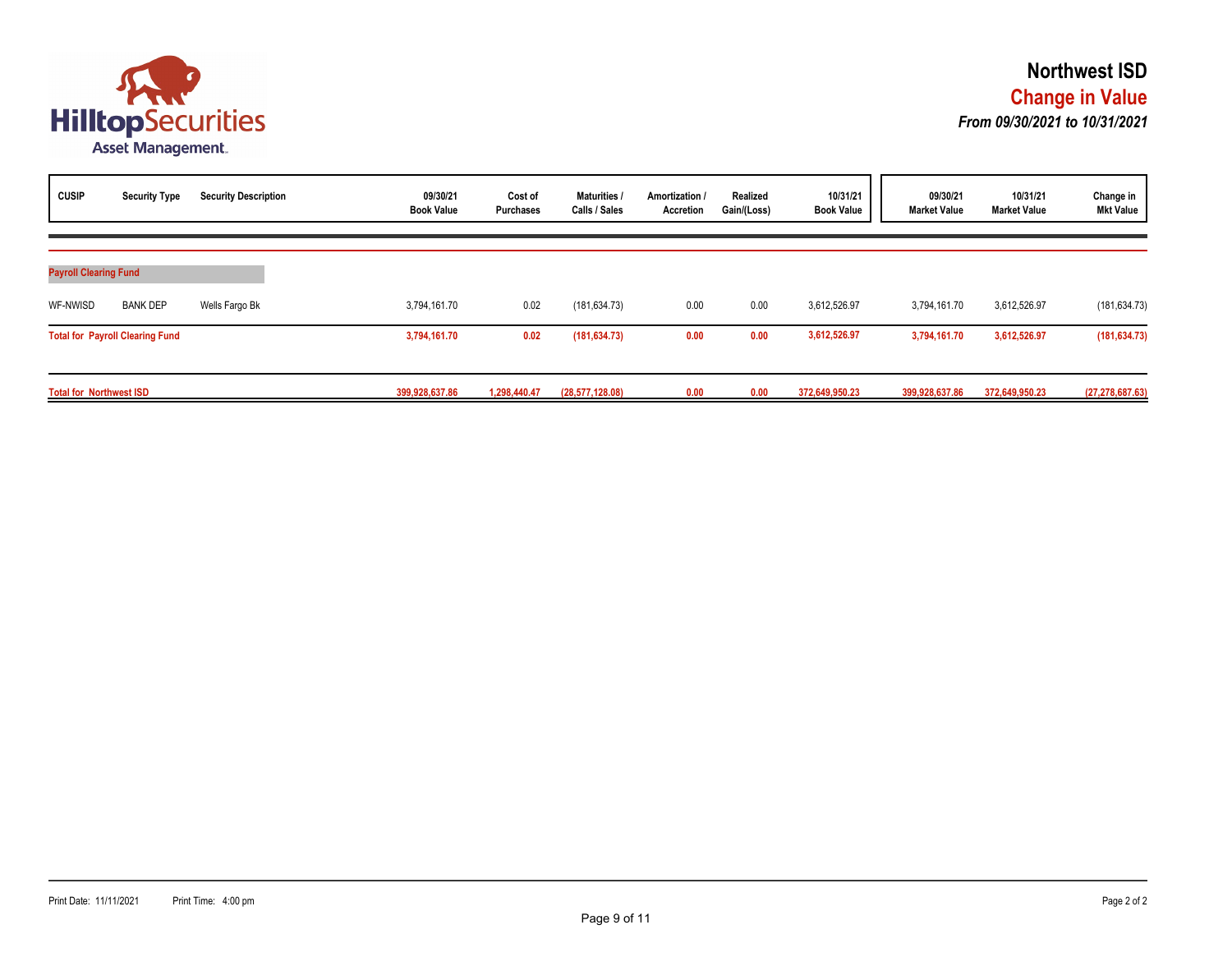![](_page_9_Picture_0.jpeg)

| <b>CUSIP</b>                      | <b>Security Type</b>                    | <b>Security Description</b> | Beg. Accrued | <b>Interest Earned</b> | Interest Rec'd /<br>Sold / Matured | <b>Interest Purchased</b> | <b>Ending Accrued</b> | Disc Accr /<br><b>Prem Amort</b> | Net Income |
|-----------------------------------|-----------------------------------------|-----------------------------|--------------|------------------------|------------------------------------|---------------------------|-----------------------|----------------------------------|------------|
|                                   |                                         |                             |              |                        |                                    |                           |                       |                                  |            |
| <b>Activity Account</b>           |                                         |                             |              |                        |                                    |                           |                       |                                  |            |
| <b>TEXPOOL</b>                    | LGIP                                    | TexPool                     | 0.00         | 5.20                   | 5.20                               | 0.00                      | 0.00                  | 0.00                             | $5.20$     |
| <b>Total for Activity Account</b> |                                         |                             | 0.00         | 5.20                   | 5.20                               | 0.00                      | $0.00\,$              | 0.00                             | $5.20$     |
| <b>Capital Project</b>            |                                         |                             |              |                        |                                    |                           |                       |                                  |            |
| <b>TEXPOOL</b>                    | LGIP                                    | TexPool                     | 0.00         | 8,147.17               | 8,147.17                           | 0.00                      | 0.00                  | $0.00\,$                         | 8,147.17   |
| WF-NWISD                          | <b>BANK DEP</b>                         | Wells Fargo Bk              | 0.00         | 355.28                 | 355.28                             | 0.00                      | 0.00                  | 0.00                             | 355.28     |
| <b>Total for Capital Project</b>  |                                         |                             | 0.00         | 8,502.45               | 8,502.45                           | 0.00                      | 0.00                  | 0.00                             | 8,502.45   |
| <b>Capital Project AFB</b>        |                                         |                             |              |                        |                                    |                           |                       |                                  |            |
| <b>TEXPOOL</b>                    | LGIP                                    | TexPool                     | 0.00         | 12.38                  | 12.38                              | 0.00                      | 0.00                  | 0.00                             | 12.38      |
|                                   | <b>Total for Capital Project AFB</b>    |                             | 0.00         | 12.38                  | 12.38                              | 0.00                      | 0.00                  | 0.00                             | 12.38      |
| <b>General Operating Fund</b>     |                                         |                             |              |                        |                                    |                           |                       |                                  |            |
| <b>TEXPOOL</b>                    | LGIP                                    | TexPool                     | 0.00         | 1,543.35               | 1,543.35                           | 0.00                      | 0.00                  | 0.00                             | 1,543.35   |
| WF-NWISD                          | <b>BANK DEP</b>                         | Wells Fargo Bk              | 0.00         | 1,053.23               | 1,053.23                           | 0.00                      | $0.00\,$              | $0.00\,$                         | 1,053.23   |
|                                   | <b>Total for General Operating Fund</b> |                             | 0.00         | 2,596.58               | 2,596.58                           | 0.00                      | 0.00                  | 0.00                             | 2,596.58   |
| <b>Interest &amp; Sinking</b>     |                                         |                             |              |                        |                                    |                           |                       |                                  |            |
| <b>TEXPOOL</b>                    | LGIP                                    | TexPool                     | 0.00         | 1,483.00               | 1,483.00                           | 0.00                      | 0.00                  | 0.00                             | 1,483.00   |
|                                   | <b>Total for Interest &amp; Sinking</b> |                             | 0.00         | 1,483.00               | 1,483.00                           | 0.00                      | $0.00\,$              | 0.00                             | 1,483.00   |
| <b>Payroll Clearing Fund</b>      |                                         |                             |              |                        |                                    |                           |                       |                                  |            |
| WF-NWISD                          | <b>BANK DEP</b>                         | Wells Fargo Bk              | 0.00         | 445.23                 | 445.23                             | 0.00                      | 0.00                  | 0.00                             | 445.23     |
|                                   | <b>Total for Payroll Clearing Fund</b>  |                             | 0.00         | 445.23                 | 445.23                             | 0.00                      | 0.00                  | 0.00                             | 445.23     |